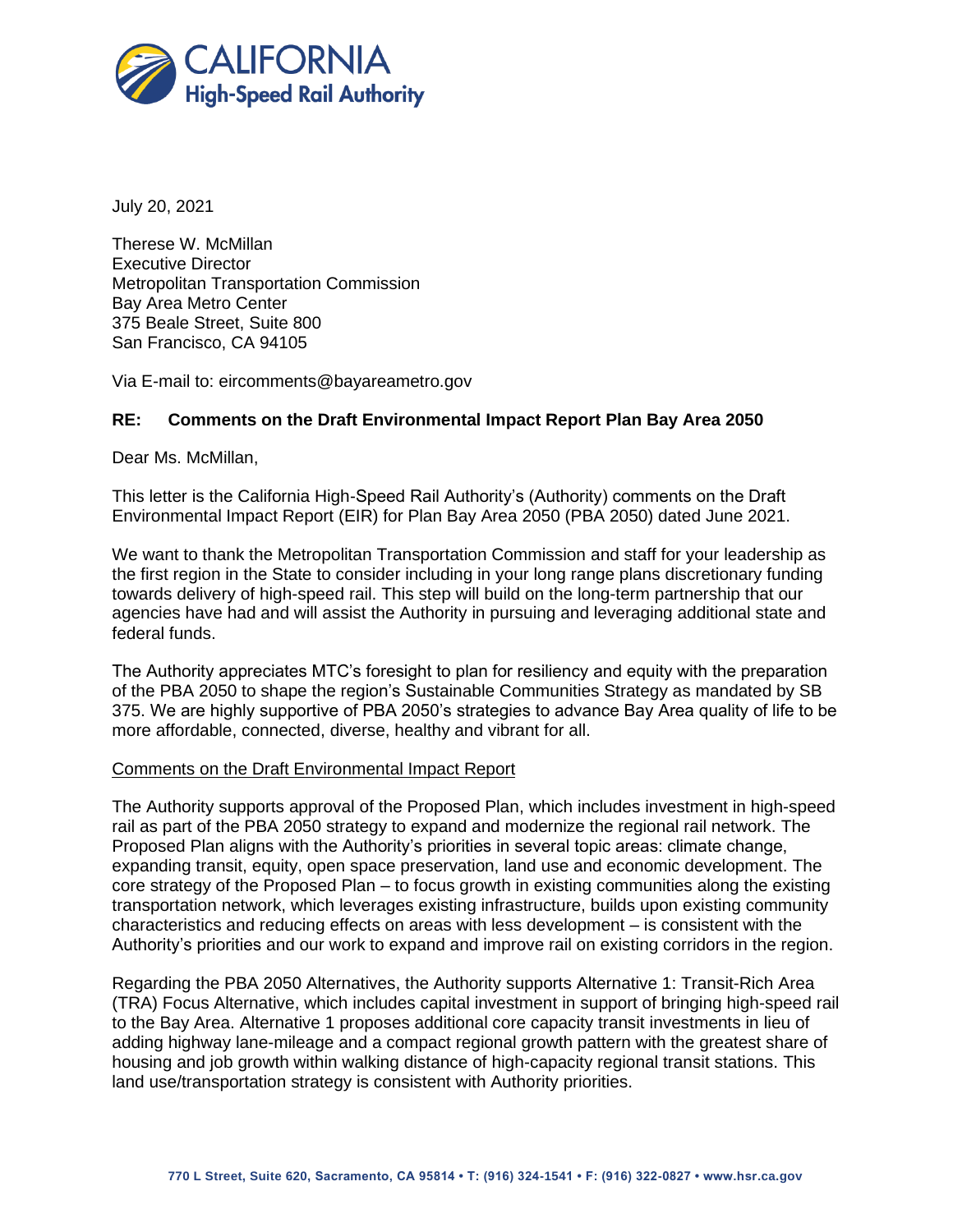Ms. Therese W. McMillan July 20, 2021 Page 2

Alternative 2: High-Resource Area (HRA) Focus Alternative aligns transportation funding with projects that advance equity and climate goals, shifts investment to reform transit fares, enhance local transit frequency and build an integrated regional express lane and bus network, in lieu of expanding the regional rail network including Caltrain/HSR modernization – Tamien to Pacheco Pass.

This alternative would be strengthened by including high-speed rail in the list of transportation projects that will advance both equity and climate goals. California suffers from regional economic disparities between the coastal and in-land areas. High-speed rail will change the travel geography of the state, connecting regions together with time efficient inter-city travel and, for that reason, is a key part of the state's strategies to address and balance inter-regional equity. Silicon Valley to Central Valley service, also known as Valley-to-Valley service, will link Central Valley communities to the economic opportunities of the Bay Area while attracting investment to the Central Valley. The travel times offered by high-speed rail will expand options for where people can live and work, or where companies can locate jobs, and support the concentration of employment in urban, regional transportation hubs. These changes to the way our State is structured and moves around will be important parts of reducing emissions and ensuring that regions rise together. If this alternative is selected, we encourage MTC to work with the State on ensuring that both statewide and regional climate and equity goals are fully considered.

The economic effects provided by investment in high-speed rail are already being felt today. As construction has advanced, the Authority's investment in the Central Valley has generated close to \$10 billion in economic activity. Additionally, more than half of the 5,000 construction workers who have worked on the program live in disadvantaged communities. The Authority is actively working to ensure that the local workforce is prepared for these kinds of economic opportunities by investing in workforce development. In 2020, the Authority started a construction industry job training facility in Selma, serving Valley veterans, at-risk young adults, minority and low-income communities. For these reasons high-speed rail is a transportation investment that advances equity and climate goals that would be preferable to building highway express lanes.

## Comments on the Transportation Project List

The inclusion of high-speed rail in MTC's Transportation Project List will greatly expand statewide accessibility to the Bay Area and further advance the equity and sustainability of the region. The Authority has two comments on the Transportation Project List and associated project descriptions.

1) The first is a preference for how dual-purpose investments are characterized. These changes are important for consistency with the Commission's direction in September 2020 to ensure that electrification of the rail corridor is an explicit priority of Plan Bay Area 2050 as it was adopted in the Blueprint. The Authority requests, the following changes from the currently proposed language (shown in red from revised language):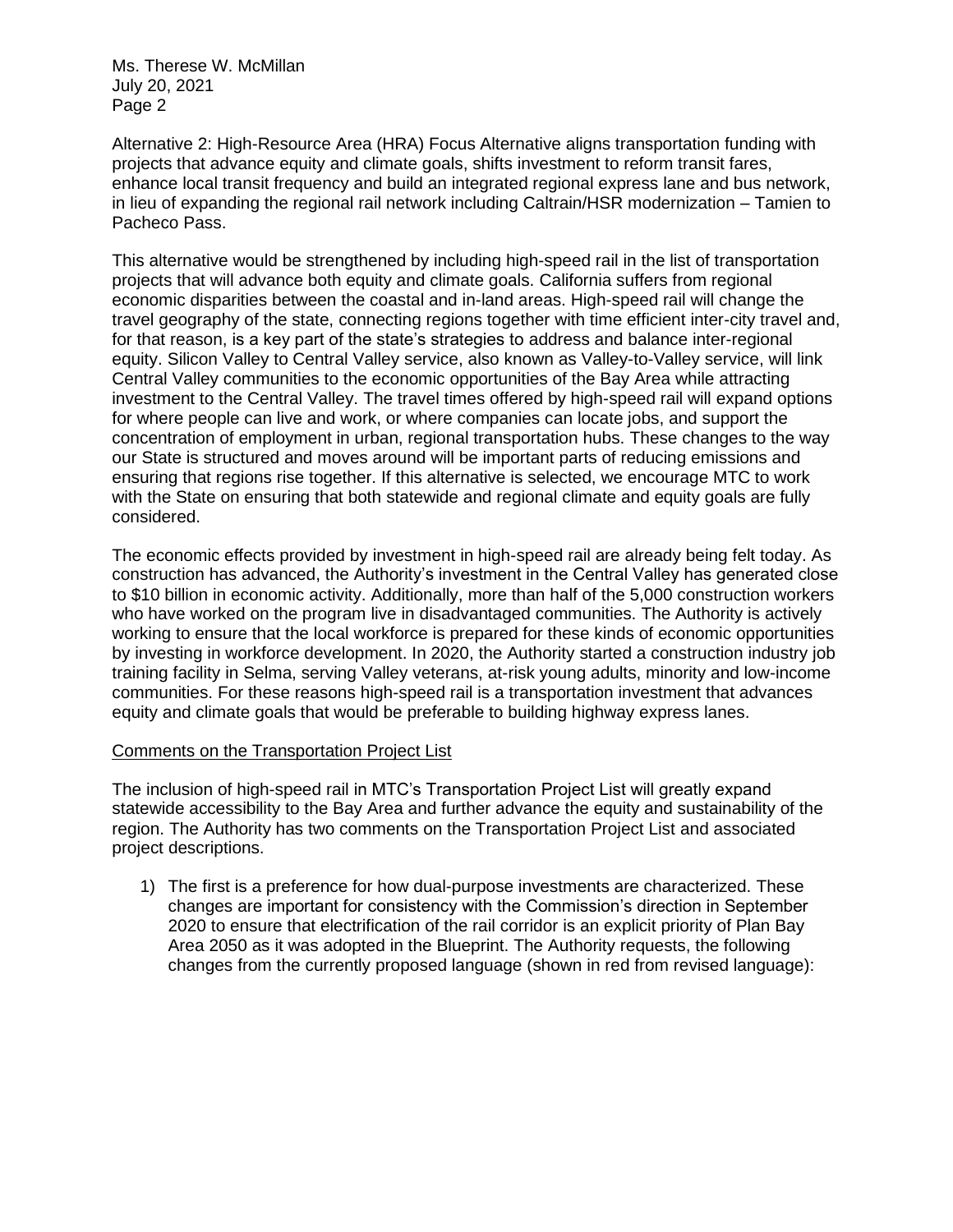Ms. Therese W. McMillan July 20, 2021 Page 3

|                         |                                                                                                                                                                                                                             | <b>Existing Scope:</b>                                                                                                                                                                                                                                                                                                                                                                                                                                                                                                                                                                                                                                                                                                                                                                                                                                                                                                                                                                                                                                                                                                                                                                  |                  |         |
|-------------------------|-----------------------------------------------------------------------------------------------------------------------------------------------------------------------------------------------------------------------------|-----------------------------------------------------------------------------------------------------------------------------------------------------------------------------------------------------------------------------------------------------------------------------------------------------------------------------------------------------------------------------------------------------------------------------------------------------------------------------------------------------------------------------------------------------------------------------------------------------------------------------------------------------------------------------------------------------------------------------------------------------------------------------------------------------------------------------------------------------------------------------------------------------------------------------------------------------------------------------------------------------------------------------------------------------------------------------------------------------------------------------------------------------------------------------------------|------------------|---------|
| $21 -$<br>$T11-$<br>102 | Rail<br>Modernization<br>and<br><b>Electrification</b><br>Modernization<br>& Electrification<br>Grade<br><b>Separations &amp;</b><br><b>Modernization</b><br>  Caltrain/High<br>Speed Rail  <br>San Jose to<br>Pacheco Pass | This<br>includes<br>funding<br>implement<br>program<br>to<br>the Caltrain/High-Speed<br>improvements<br>Rail<br>to<br>Corridor. Improvements include corridor electrification<br>south of Tamien station in San Jose and grade<br>separations from San Jose through the Pacheco Pass.<br><b>Revised Scope:</b><br>This<br>includes<br>funding<br>implement<br>program<br>to<br>the Caltrain/High-Speed<br>improvements<br>Rail<br>to<br>Corridor. Improvements include corridor electrification<br>south of Tamient Station in San Jose, corridor<br>electrification south of Tamien station in San Jose and<br>grade separations from San Jose through the Pacheco<br>Pass grade separations and other modernization<br>improvements that serve the dual purpose of connecting<br>High Speed Rail to the Bay Area and improving the<br>Caltrain system. Improvements could be on the Union<br>Pacific right-of-way between San Jose and Gilroy when<br>High Speed Rail reaches an agreement for purchase or<br>use of that corridor, or potentially on the Pacheco Pass<br>corridor when a full funding plan is developed for the<br>High Speed Rail connection to the Central Valley. | $2036 -$<br>2050 | \$3,000 |
| $21 -$<br>T11-<br>103   | Rail   Grade<br>Separations,<br><b>Electrification &amp;</b><br>Modernization<br>  Caltrain/High<br>Speed Rail                                                                                                              | <b>Existing Scope:</b><br>This<br>includes<br>funding<br>program<br>implement<br>to<br>the Caltrain/High-Speed<br>Rail<br>improvements<br>to<br>Corridor. Improvements include grade separations<br>funded by Santa Clara County's Measure B and San<br>Mateo County's Measure A, as well as future grade<br>separations to enable High-Speed Rail service within<br>the Bay Area's urban core.<br><b>Revised Scope:</b><br>This<br>includes funding<br>program<br>to<br>implement<br>the<br>Caltrain/High-Speed<br>Rail<br>improvements<br>to<br>Corridor. Improvements include grade separations<br>funded by Santa Clara County's Measure B and San<br>Mateo County's Measure A, as well as electrification,<br>future grade separations, and other modernization<br>improvements within the Bay Area's urban core that<br>serve the dual purpose of connecting High Speed Rail<br>to the Bay Area and improving the Caltrain system to<br>enable High-Speed Rail service within the Bay Area's<br>urban core.                                                                                                                                                                       | Various          | \$5,760 |